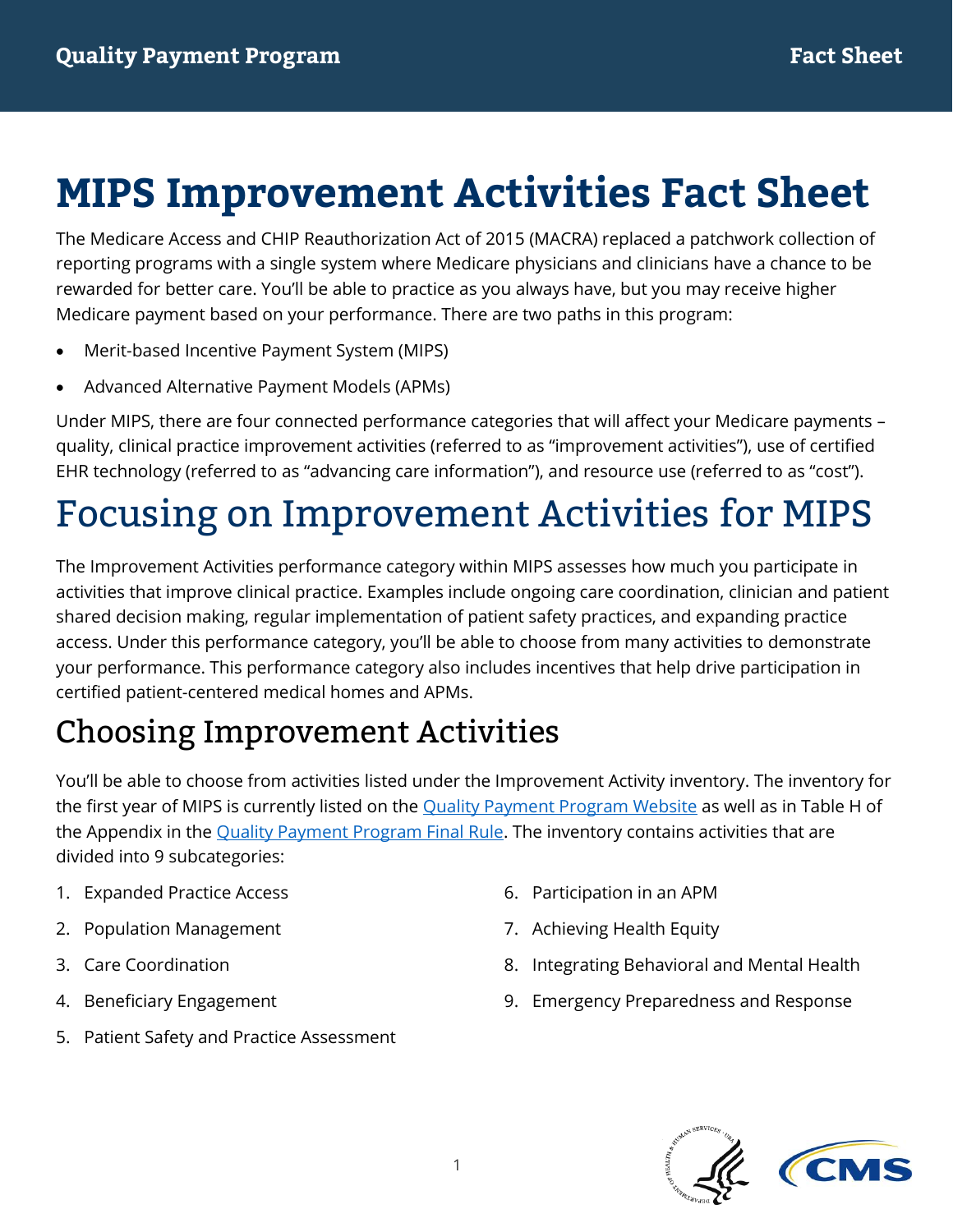#### Submitting Improvement Activities

Eligible clinicians may submit their improvement activities by attestation via the CMS Quality Payment Program website, a qualified clinical data registry, a qualified registry, or, when possible, from their electronic health record system. Groups of 25 or more may choose to use the CMS Web Interface. Eligible clinicians and groups only need to attest via the Quality Payment Program website that they completed the improvement activities they selected or should work with their vendor to determine the best way to submit their activities via a qualified clinical data registry (QCDR), a qualified registry, or their electronic health record system.

Eligible clinicians are encouraged to retain documentation for 6 years as required by the CMS document retention policy.

## Reporting criteria

- You must attest by indicating "Yes" to each activity that meets the 90-day requirement (activities that you performed for at least 90 consecutive days during the current performance period).
- You may report activities using a qualified registry, via certified EHR Technology), qualified clinical data registry (QCDR), the CMS Web Interface (for groups of 25 or more), or via attestation. These intermediaries will need to certify that you performed the activities as indicated.
- You can choose to attest to the set of activities that are most meaningful to your practice since there are no subcategory reporting requirements. That is, you don't have to select activities in each subcategory or select activities from a certain number of subcategories.
- If you choose to participate in MIPS via a QCDR, you must select and achieve each improvement activity separately. You will not receive credit for multiple activities just by selecting one activity that includes participation in a QCDR.

The Improvement Activity performance category counts for 15% of your MIPS final score, unless you or your group is subject to the APM Scoring Standard. If the APM Scoring standard applies, the weight of the improvement activity score toward the final score depends on the APM. See below for more information about APM participation.

# Understanding Your Score

## Groups with more than 15 clinicians

Each activity is weighted either medium or high. To get the maximum score of 40 points for the Improvement Activity score, you may select any of these combinations:

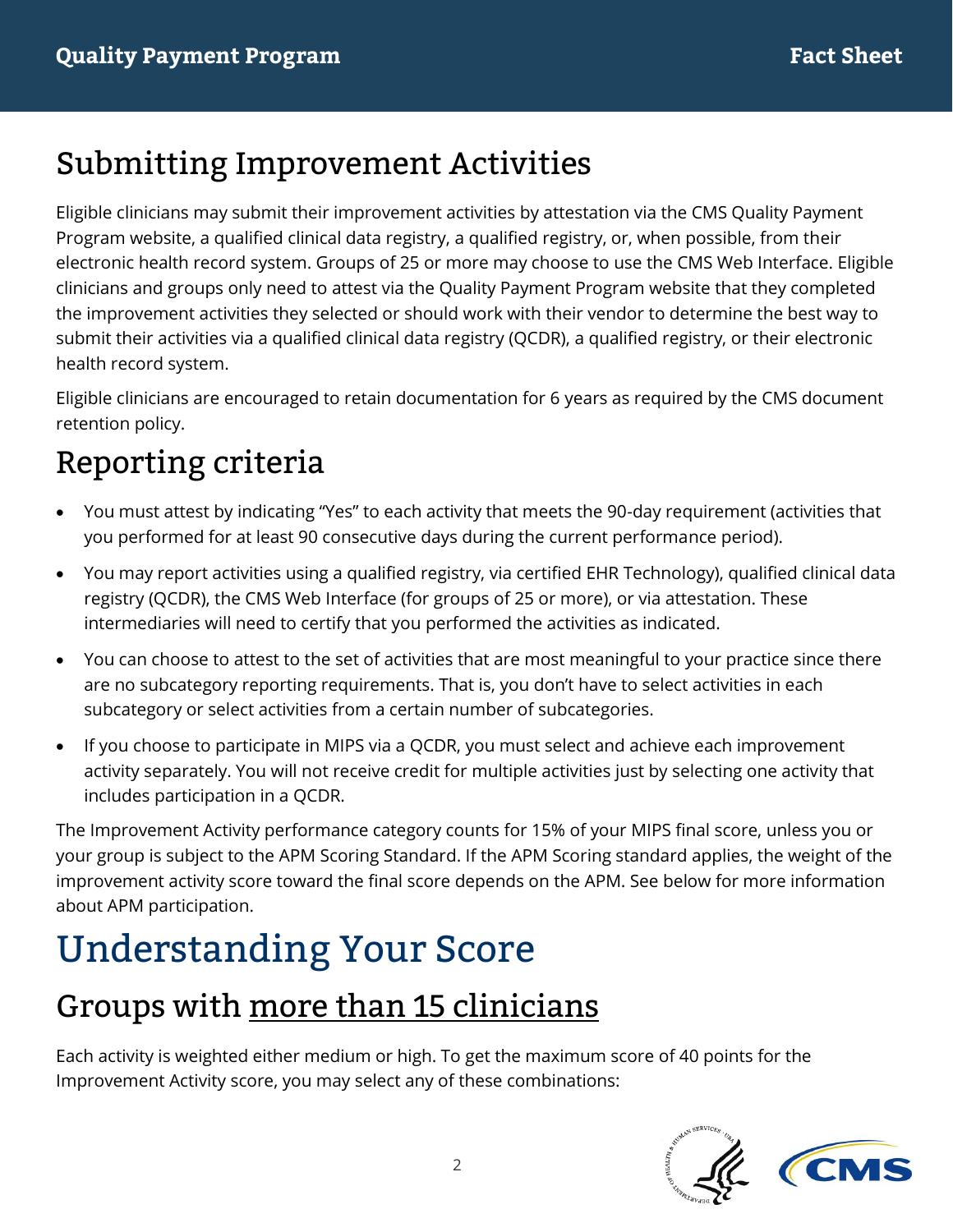- 2 high-weighted activities
- 1 high-weighted activity and 2 medium-weighted activities
- Up to 4 medium-weighted activities

Each medium-weighted activity is worth 10 points of the total Improvement Activity performance category score, and each high-weighted activity is worth 20 points of the total category score.

If you are not participating in an APM, a certified patient-centered medical home or comparable specialty practice, and you do not select any activities, you will receive 0 points in this performance category.

Scenario: Dr. Joy Smith is in a practice of more than 15 clinicians, and she could get 40 points for the Improvement Activity score by selecting 1 medium-weighted activity from the Beneficiary Engagement Subcategory, 1 medium-weighted from Patient Safety and Practice Assessment Subcategory, and 1 highweighted activity from the Integrated Behavioral Health Subcategory.

#### Groups with 15 or fewer clinicians, non-patient facing clinicians and/or clinicians located in a rural area or **HPSA**

Again, each activity is weighted either medium or high. To achieve the maximum 40 points for the Improvement Activity score, you may select either of these combinations:

- 1 high-weighted activity
- 2 medium-weighted activities

For these clinicians, each medium-weighted activity is worth 20 points of the total Improvement Activity performance category score, and a high-weighted activity is worth 40 points of the total category score. These clinicians may select two medium-weighted activities or one high-weighted activity to receive a total of 40 points of the total category score.

## APM Participants

## Certified Patient-Centered Medical Home Participants

You can get full credit for the Improvement Activities performance category if you're practicing in a certified patient-centered medical home, including Medical Homes Model, or a comparable specialty practice. For multi-practice groups, if only one group is certified as a Patient-Centered Medical Home, the entire group (under the same Taxpayer Identification Number (TIN)) can still get full credit.

Eligible Clinicians Participating in an APM (not a MIPS APM)



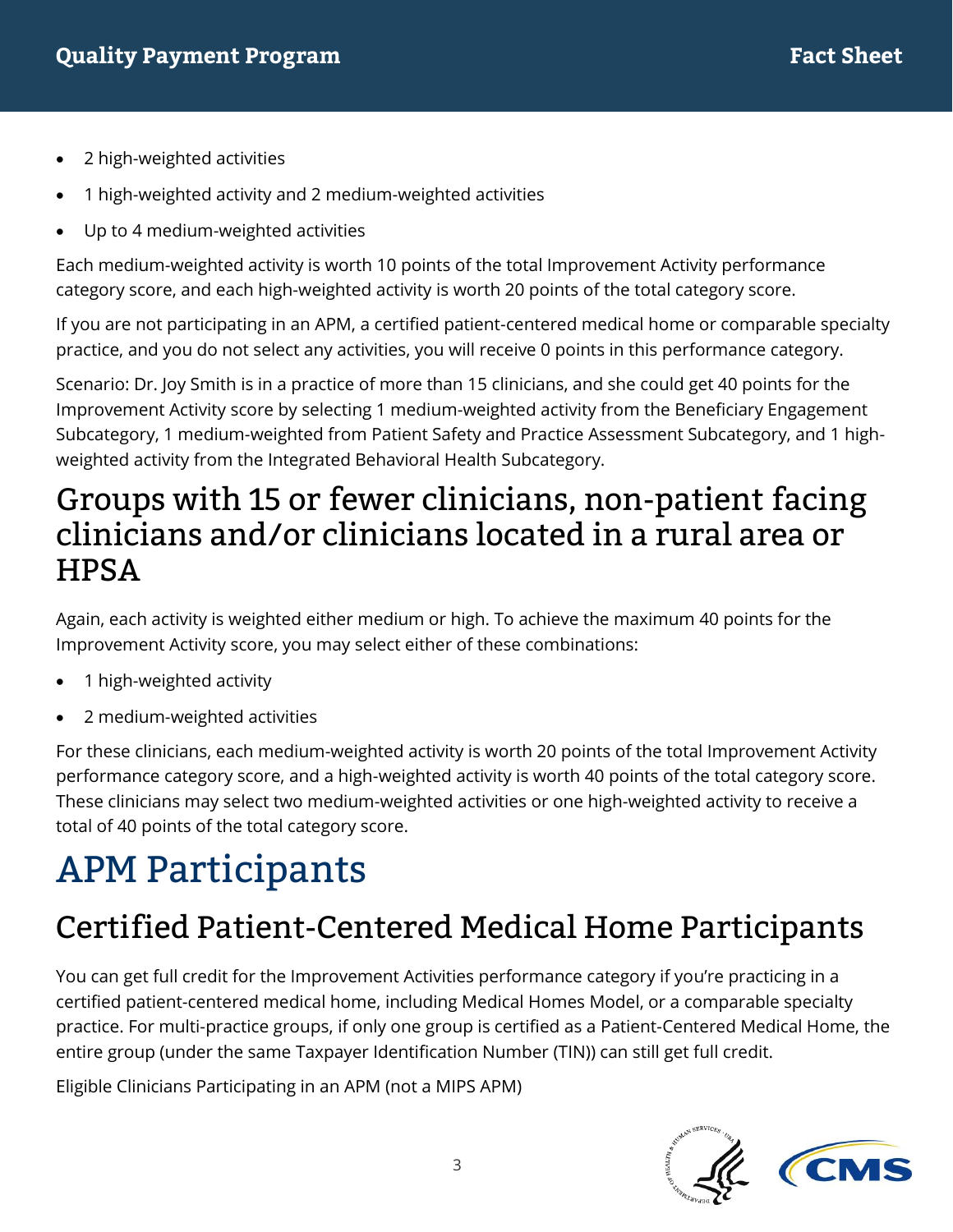If you're an eligible clinicians participating in an APM and your TIN/NPI also appears on the APM Participant List at any time during the performance period, you can get credit for participating in an APM and receive one half of the total points for the MIPS Improvement Activity performance category score for that performance year.

## MIPS APM Participants

If you participate in a MIPS APM and are included on the APM's participant list on one of the three assessment dates, March 31, June 30 or August 31, you will be scored for all four of the MIPS performance categories under the APM Scoring Standard. The Improvement Activity score for eligible clinicians in MIPS APMs is assigned to the APM prior to the beginning of the performance period and can be found at [QPP.CMS.GOV.](https://qpp.cms.gov/docs/QPP_APMs_and_Improvement_Activities.pdf) 

# Shaping Future Improvement Activities

#### Improvement Activity Study

In January 2017, and annually thereafter, we began to study whether clinical quality workflows and data capture using a simpler approach to quality measurement results in improved outcomes, reduces reporting burden, and enhances clinical care. This Improvement Activity study will be open to:

- Up to 10 non-rural individual MIPS eligible clinicians, or groups of less than 3 non-rural eligible clinicians
- 10 rural individual clinicians, or groups of less than 3 rural clinicians
- 10 groups of 3-8 clinicians
- 5 groups of 9-20 clinicians
- 3 groups of 21-100 clinicians
- 2 groups of more than 100 clinicians
- 2 specialist groups of clinicians

Those who participate will be required to submit data at least quarterly, attend a monthly focus group, and provide feedback. At the end of the first performance period, participants who have followed study guidelines will get 40 points for the performance category, and will be given the option to either continue to participate during the next year or opt-out. Those who join the study but fail to meet requirements will be removed, and will have to meet the full requirements of the performance category.

CMS will announce the study annually via the Quality Payment Program Listserv for interested participants.